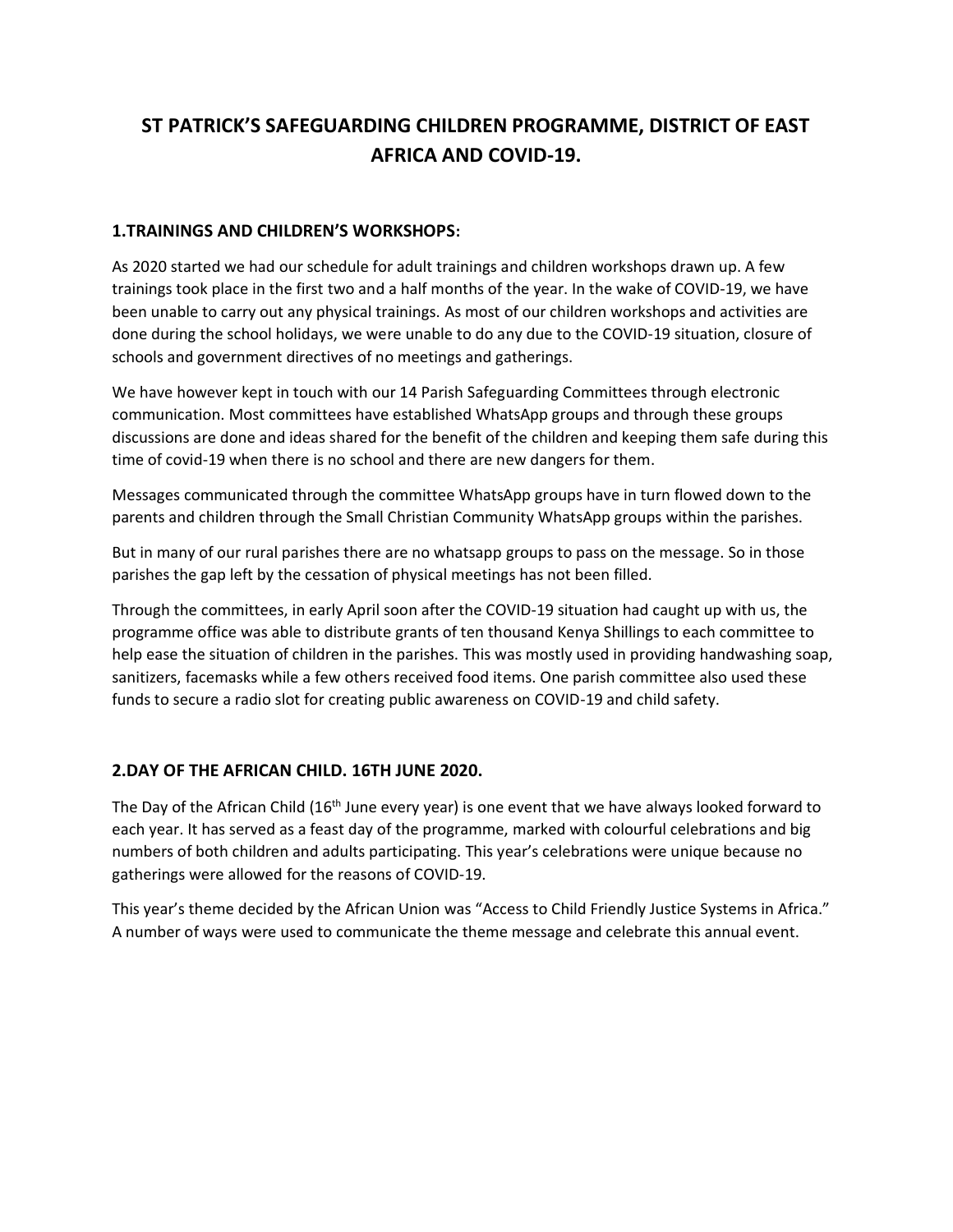| <b>Donations</b>      | A cash donation of 10,000 Kenyan Shillings was<br>given to each Parish Safeguarding Committee to<br>help them reach out to needy children and their<br>families within their respective parishes on the<br>Day of the African Child. Working in collaboration<br>with the parish priests, the committees identified<br>the need in their parishes and the number of<br>children and families to benefit from the grant.<br>Most of the beneficiaries received food items and<br>soap. One committee provided sanitary towels<br>for its girls. There is growing hunger in the<br>community because of the economic effect of<br>covid-19.                                                                                                                                             |
|-----------------------|---------------------------------------------------------------------------------------------------------------------------------------------------------------------------------------------------------------------------------------------------------------------------------------------------------------------------------------------------------------------------------------------------------------------------------------------------------------------------------------------------------------------------------------------------------------------------------------------------------------------------------------------------------------------------------------------------------------------------------------------------------------------------------------|
| <b>Radio Outreach</b> | Since we could not reach the people physically,<br>local radio was a good option of communicating<br>the message of the Day of the African Child as<br>well as a general child protection message for<br>children in these times of COVID-19.<br>In total we used 8 Radio Stations both before and<br>on the very day of the African Child. In Kenya, 6<br>Diocesan Radio Stations belonging to Mombasa<br>Archdiocese, Nairobi Archdiocese, Nakuru<br>Diocese, Eldoret Diocese and Kitale Diocese were<br>used. In Lodwar Diocese, a local Diocesan Radio<br>Station that broadcasts in the local language was<br>used. For S.Sudan, Torit Diocese, a local radio<br>station broadcasting in the native language was<br>used as well as Emmanuel Radio, a Diocesan<br>Radio station. |
| Compendium            | We sent out a call to the Parish Priests,<br>Committees and Children themselves to share<br>their reflections on what it is like to be living in<br>lockdown in these frightening times. We received<br>an overwhelming response from many of them.<br>All the reflections were compiled into one<br>document. This document has been electronically<br>shared with all the priests and committees back<br>in the parishes. It is also included in this website.                                                                                                                                                                                                                                                                                                                      |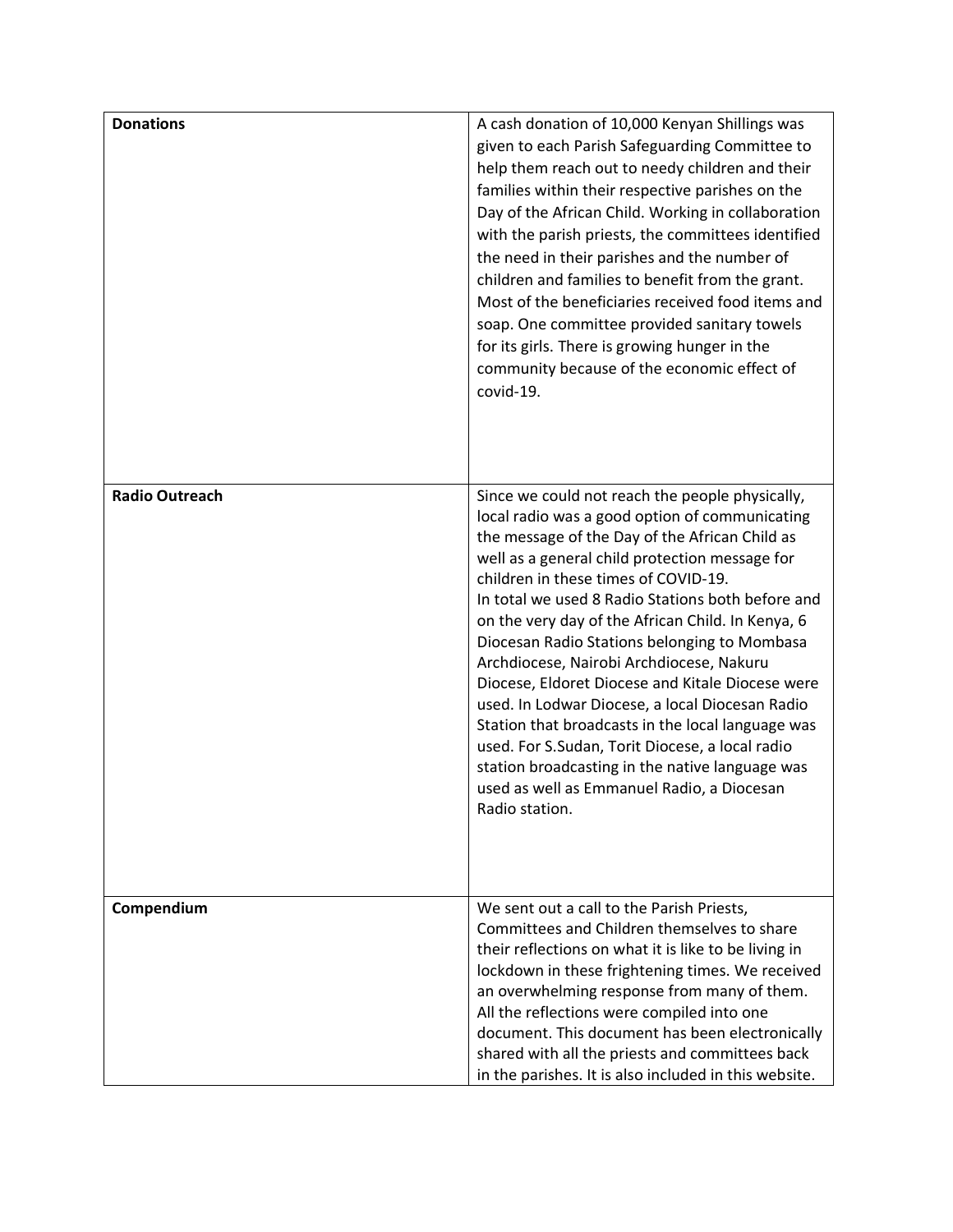| <b>Visit to a Borstal Institution</b> | In line with this year's theme for the Day of the<br>African Child, "Access to Child Friendly Justice<br>Systems in Africa," the programme organized to<br>visit Kamiti Borstal Institution within the Nairobi<br>area, Kenya. We felt that the child detainees<br>were the immediate relevant group of people<br>having already had an experience with the justice<br>system of the country. This institution holds 180<br>child detainees. |
|---------------------------------------|----------------------------------------------------------------------------------------------------------------------------------------------------------------------------------------------------------------------------------------------------------------------------------------------------------------------------------------------------------------------------------------------------------------------------------------------|
|                                       | The visit was done on the actual Day of the<br>African Child. One of our programme staff,<br>accompanied by a Committee Member from Holy<br>Family Parish, Utawala, visited the Institution. A<br>donation of ten thousand (10,000) Kenyan<br>Shillings was made towards the visit. The funds<br>were used to purchase assorted toiletries for use<br>by the child detainees                                                                 |